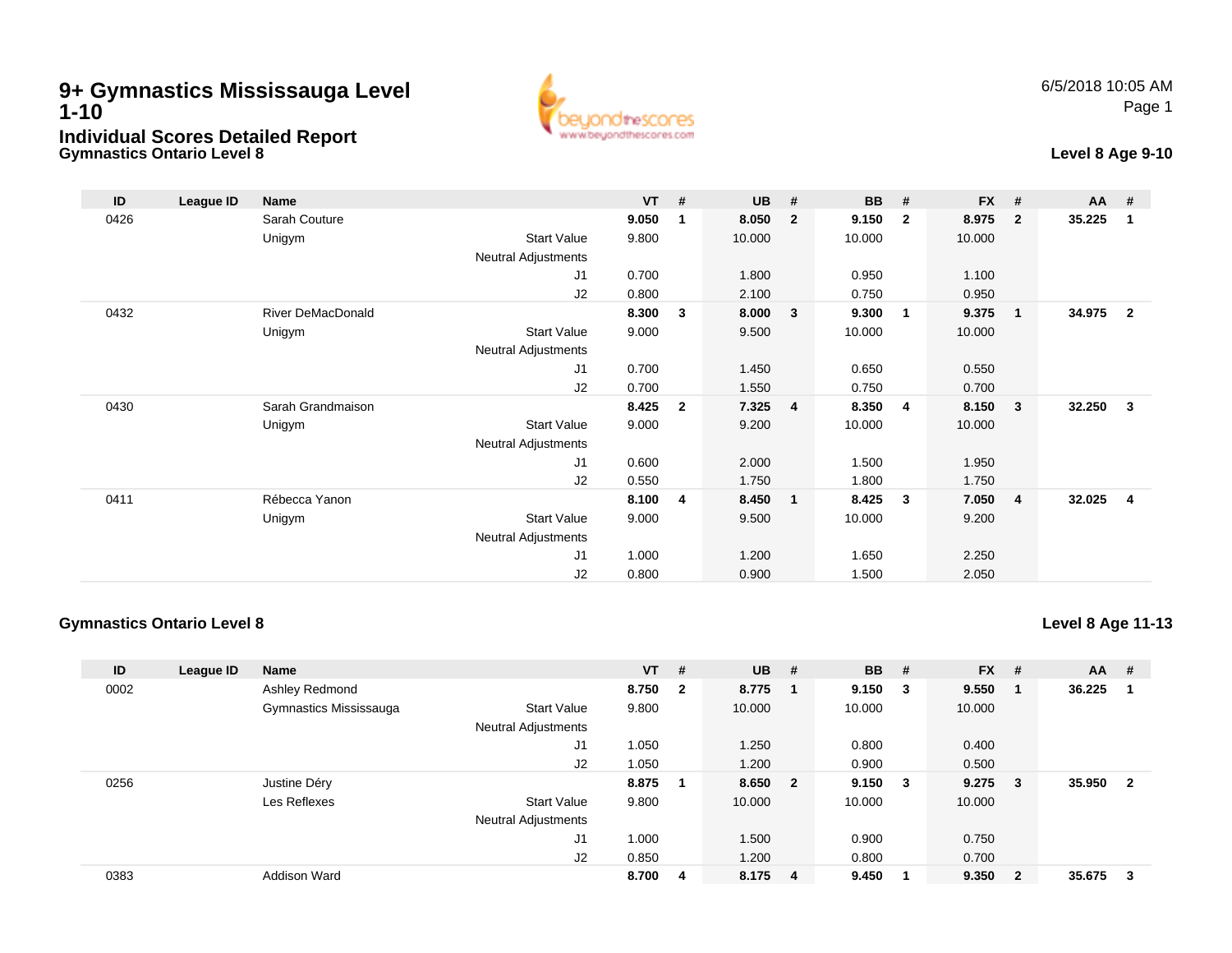| 9+ Gymnastics Mississauga Level<br>$1 - 10$ |                                          |                        |                            | idinescores                      |                         |        |                 |        |                         |        |                 | 6/5/2018 10:05 AM | Page 2                  |
|---------------------------------------------|------------------------------------------|------------------------|----------------------------|----------------------------------|-------------------------|--------|-----------------|--------|-------------------------|--------|-----------------|-------------------|-------------------------|
|                                             | <b>Individual Scores Detailed Report</b> |                        | <b>Start Value</b>         | www.beyondthescores.com<br>9.800 |                         | 9.500  |                 | 10.000 |                         | 10.000 |                 |                   |                         |
|                                             |                                          |                        | <b>Neutral Adjustments</b> |                                  |                         |        |                 |        |                         |        |                 |                   |                         |
|                                             |                                          |                        | J1                         | 1.000                            |                         | 1.250  |                 | 0.500  |                         | 0.700  |                 |                   |                         |
|                                             |                                          |                        | J2                         | 1.200                            |                         | 1.400  |                 | 0.600  |                         | 0.600  |                 |                   |                         |
|                                             | 0427                                     | Maxim Cordeau          |                            | 8.725                            | $\overline{\mathbf{3}}$ | 8.000  | $6\phantom{1}6$ | 8.975  | $\sqrt{5}$              | 9.200  | $\overline{4}$  | 34.900            | $\overline{4}$          |
|                                             |                                          | Unigym                 | <b>Start Value</b>         | 9.500                            |                         | 10.000 |                 | 10.000 |                         | 10.000 |                 |                   |                         |
|                                             |                                          |                        | <b>Neutral Adjustments</b> |                                  |                         |        |                 |        |                         |        |                 |                   |                         |
|                                             |                                          |                        | J1                         | 0.900                            |                         | 1.900  |                 | 0.950  |                         | 0.850  |                 |                   |                         |
|                                             |                                          |                        | J2                         | 0.650                            |                         | 2.100  |                 | 1.100  |                         | 0.750  |                 |                   |                         |
|                                             | 0409                                     | Stéphanie Lemay        |                            | 8.375                            | $\overline{7}$          | 8.025  | 5               | 9.125  | $\overline{\mathbf{4}}$ | 8.975  | 5               | 34.500            | 5                       |
|                                             |                                          | Unigym                 | <b>Start Value</b>         | 9.000                            |                         | 9.200  |                 | 10.000 |                         | 10.000 |                 |                   |                         |
|                                             |                                          |                        | <b>Neutral Adjustments</b> |                                  |                         |        |                 |        |                         |        |                 |                   |                         |
|                                             |                                          |                        | J1                         | 0.700                            |                         | 1.100  |                 | 0.950  |                         | 0.950  |                 |                   |                         |
|                                             |                                          |                        | J2                         | 0.550                            |                         | 1.250  |                 | 0.800  |                         | 1.100  |                 |                   |                         |
|                                             | 0081                                     | Anne-Sophie Schonbeck  |                            | 8.450                            | 6                       | 8.200  | $\mathbf{3}$    | 9.200  | $\overline{2}$          | 8.275  | $6\phantom{1}6$ | 34.125            | $6\phantom{.0}6$        |
|                                             |                                          | Gymnix                 | <b>Start Value</b>         | 9.000                            |                         | 10.000 |                 | 10.000 |                         | 9.400  |                 |                   |                         |
|                                             |                                          |                        | Neutral Adjustments        |                                  |                         |        |                 |        |                         |        |                 |                   |                         |
|                                             |                                          |                        | J1                         | 0.600                            |                         | 1.900  |                 | 0.900  |                         | 1.050  |                 |                   |                         |
|                                             |                                          |                        | J2                         | 0.500                            |                         | 1.700  |                 | 0.700  |                         | 1.200  |                 |                   |                         |
|                                             | 0417                                     | Pearl-Susan Ekoualla   |                            | 8.500                            | $5\phantom{.0}$         | 6.300  | 8               | 8.375  | $6\phantom{1}6$         | 8.975  | 5               | 32.150            | $\overline{7}$          |
|                                             |                                          | Unigym                 | <b>Start Value</b>         | 9.000                            |                         | 10.000 |                 | 10.000 |                         | 10.000 |                 |                   |                         |
|                                             |                                          |                        | <b>Neutral Adjustments</b> |                                  |                         |        |                 |        |                         |        |                 |                   |                         |
|                                             |                                          |                        | J1                         | 0.600                            |                         | 3.600  |                 | 1.650  |                         | 1.100  |                 |                   |                         |
|                                             |                                          |                        | J2                         | 0.400                            |                         | 3.800  |                 | 1.600  |                         | 0.950  |                 |                   |                         |
|                                             | 0082                                     | <b>Florence Fortin</b> |                            | 8.000                            | 8                       | 7.800  | $\overline{7}$  | 8.300  | $\overline{7}$          | 8.000  | $\overline{7}$  | 32.100            | $\overline{\mathbf{8}}$ |
|                                             |                                          | Gymnix                 | <b>Start Value</b>         | 9.000                            |                         | 10.000 |                 | 10.000 |                         | 9.400  |                 |                   |                         |
|                                             |                                          |                        | <b>Neutral Adjustments</b> |                                  |                         |        |                 |        |                         |        |                 |                   |                         |
|                                             |                                          |                        | J1                         | 1.000                            |                         | 2.200  |                 | 1.800  |                         | 1.500  |                 |                   |                         |
|                                             |                                          |                        | J2                         | 1.000                            |                         | 2.200  |                 | 1.600  |                         | 1.300  |                 |                   |                         |

## **Gymnastics Ontario Level 8**

**Level 8 Age 14+**

| ID   | League ID | <b>Name</b>            |                            | $VT$ # |   | <b>UB</b> | # | <b>BB</b> | - # | <b>FX</b> | - # | <b>AA</b> | -# |
|------|-----------|------------------------|----------------------------|--------|---|-----------|---|-----------|-----|-----------|-----|-----------|----|
| 0008 |           | Jordan Duff            |                            | 9.175  |   | 9.175     |   | 9.325     |     | 8.925     | - 5 | 36.600    |    |
|      |           | Gymnastics Mississauga | <b>Start Value</b>         | 10.000 |   | 10.000    |   | 10.000    |     | 10.000    |     |           |    |
|      |           |                        | <b>Neutral Adjustments</b> |        |   |           |   |           |     |           |     |           |    |
|      |           |                        | J1                         | 0.700  |   | 0.750     |   | 0.650     |     | 1.050     |     |           |    |
|      |           |                        | J2                         | 0.950  |   | 0.900     |   | 0.700     |     | 1.100     |     |           |    |
| 0231 |           | Laurie-Ann Brunelle    |                            | 9.075  | າ | 7.850     |   | 9.400     |     | 9.400     |     | 35.725    |    |